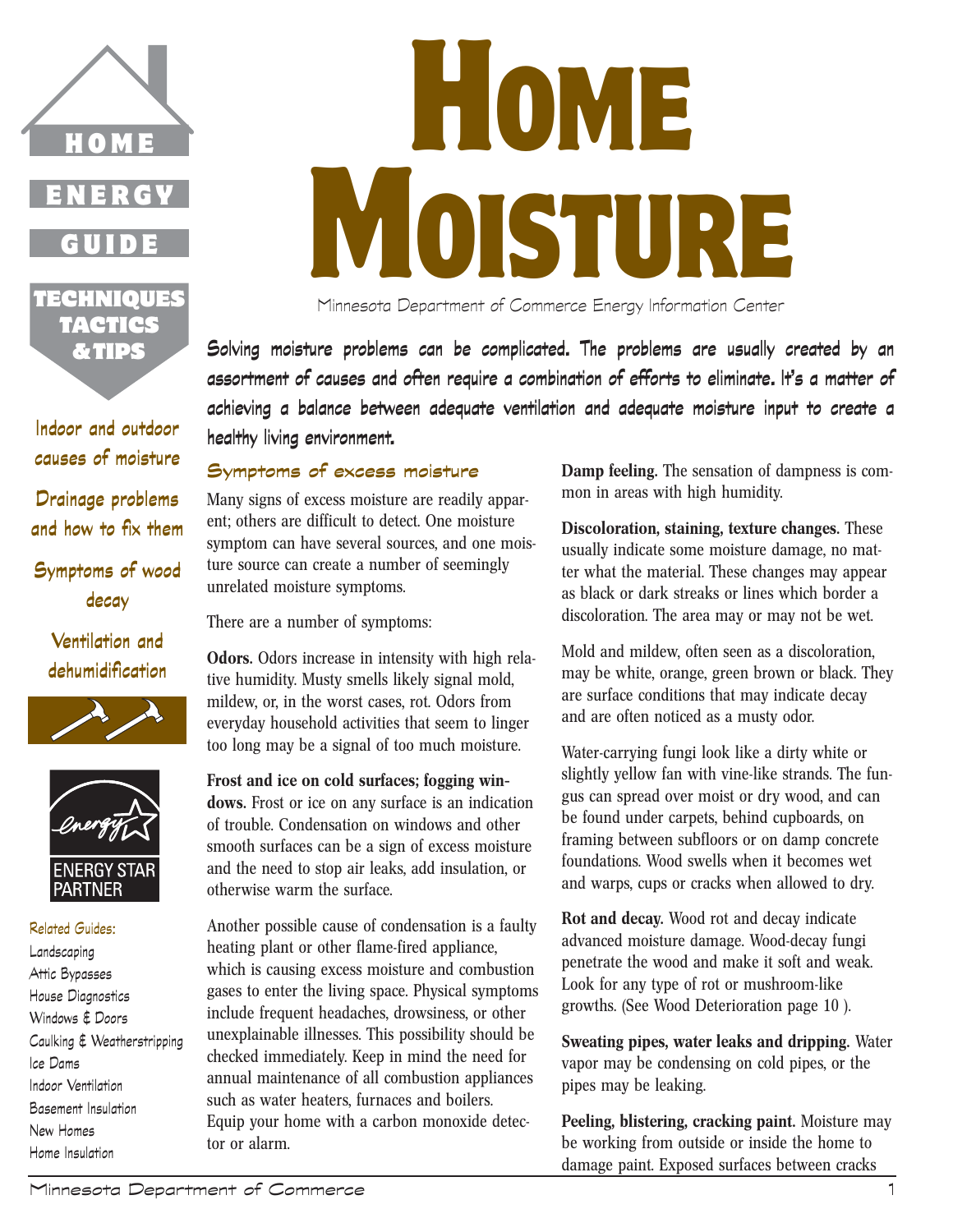





or under blisters are a major signal of moisturecaused paint damage.

## **Crusty, powdery, chipping concrete and masonry.**

Concrete or masonry may show signs of deterioration after moisture has moved through it. Freezethaw cycles speed the process of deterioration, causing chipping and crumbling. A buildup of salt or other powdery substance indicates that water was evaporated.

# **Outdoor causes**

**Poor drainage** is a major exterior moisture problem. Proper drainage for foundations is critical. Construction details, such as flat ledges, inadequate drip edges or bad flashing, can also cause problems. Lack of maintenance can and does lead to water intrusion through siding, windows, doors, exterior light fixtures and other penetrations.

Precipitation, humidity, soil moisture content, surface water, ground water table and outdoor water use can all change seasonally, creating problems that show only at certain times in the year.

Water in the ground moves through basement floors and walls. This water then evaporates into the air inside the house. If ground water is a suspect, use the capillary test (See Capillary test, page 4) to determine if large amounts of moisture is wicking up through the ground or coming from the interior space.

**High outdoor humidity.** Consistently high outdoor humidity can cause a variety of problems, particularly constant mold, mildew and decay. Ventilating basements, crawl spaces and interior living spaces with high-humidity outside air in the summer can aggravate existing moisture problems or cause new ones. Typical foundation construction materials are very permeable to water vapor migration. This permeability allows high humidity to migrate inwards from outdoor air on hot summer days.

**Blocked exterior air circulation.** Closely planted foliage or items stored next to the house, such as firewood, can block air circulation and cause localized areas of high humidity.

## **Indoor causes**

Many sources of excess moisture can lead to high indoor humidity and cause a wide variety of problems. Check each possible moisture source—the problems may have one or more causes—and take the corrective actions outlined in the Home Moisture Problems table on page 8.

**New construction.** Construction materials contain a large volume of water that is gradually released into the house as the materials dry. All new homes need a mechanical ventilation system that can provide a minimum of 0.35 air changes per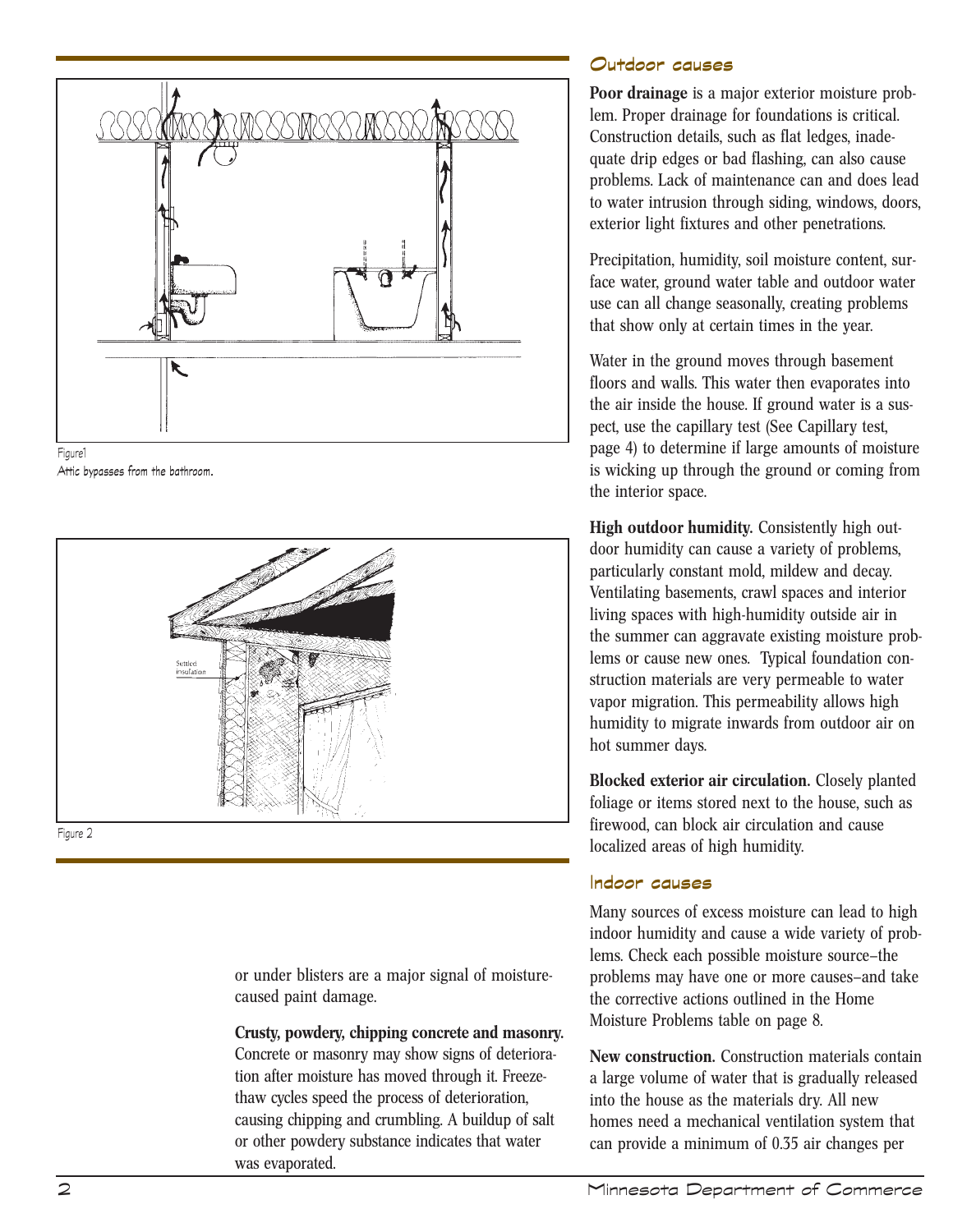hour to all rooms. The mechanical ventilation system should be set to operate whenever the house is closed, especially during the summer and winter months. Proper maintenance of the system is essential for optimum performance.

Basements and foundations are often the major source of excess moisture, particularly for homes in areas with high ground water and poor drainage. (See "Drainage Problems.")

**Inadequate interior ventilation.** Poor ventilation of high moisture areas such as kitchens and baths commonly leads to damage. If the house has inadequate ventilation overall, moisture problems may be the first clue.

**Attic moisture problems.** Attic bypasses are areas where warm air escapes into your attic: around light fixtures, up walls, etc. Bypasses can allow enormous amounts of warm, moist air to leak into the attic. (Figure 1). Sealing them can save on winter heating expenses while preventing some moisture damage. Call the Energy Information Center and ask for the Home Energy Guide "Attic Bypasses" for an in-depth discussion.

**High building occupancy.** People generate moisture. If there is less than 250 square feet of living space per person, there could be a problem.

**Wood.** Storing wood in the house can lead to big problems. Though seemingly dry, wood can contain a great deal of water that will evaporate into the house as the wood dries.

**Domestic activities.** Cooking, appliances, baths, showers, houseplants, and hanging wet clothing inside to dry can produce excessive moisture. Most low-volume showerheads save energy, but generate greater amounts of water vapor. In addition, large numbers of houseplants can produce a considerable amount of moisture.

**Clothes dryer vented into the living space.** Do not vent gas or electric clothes dryers into your house. The exhaust emits large amounts of water vapor in a short period of time. In addition to the excessive moisture, significant air pollution may result from combustion by-products, lint, and residual detergent fabric softener and bleach products.

**Temperature differences, lack of insulation.** When warm, moist air hits a cold surface, conden-

Figure 3 Air-vapor barrier placement



sation can occur causing water or frost damage, which leads to the growth of mold or mildew. Rooms shut off from heating sources or used only intermittently, such as bedrooms or closets, can be problem areas, as can areas made cold by drafts or spaces behind furniture on outside walls. Uninsulated walls and windows, and wall, ceiling or floor areas where insulation is missing or has shifted, such as the junction where wall meets ceiling, are other key locations (Figure 2).

**Missing, or poorly installed, air-vapor barriers.**

Air-vapor barriers—sometimes called air-vapor retarders—do not stop all air or moisture movement. They only reduce the rate and amount of air movement.

Cold climate homes like ours in Minnesota have a greater need for a durable air-vapor barrier that has been carefully installed on the warm side of the surface to stop moisture and air movement through building materials. When an air-vapor barrier is installed haphazardly, every point subject to air leakage is a potential place for condensation. Air-vapor barriers should always be located on the warm side of the insulation (Figure 3). The cold side of the wall must be allowed to breathe, to allow moisture that does pass through to escape. Proper installation of air-vapor barriers is important. *Rigid insulation can be an exception to the*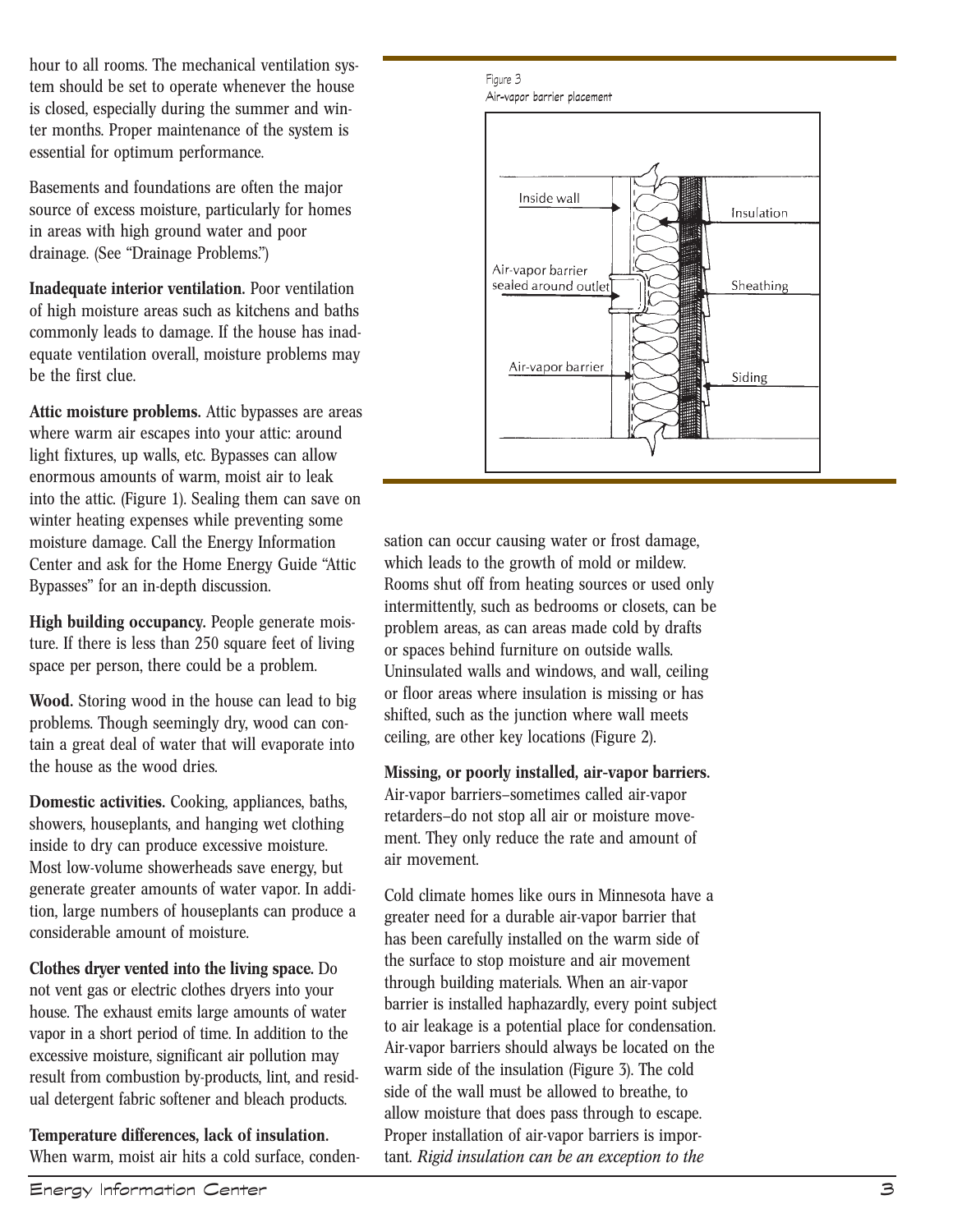# **Capillary test**

To determine if moisture is coming through the foundation walls or floor to the inside, or whether moisture is coming from inside the dwelling itself, do the following:

- 1. Identify the damp interior surface. Testing of multiple locations on the floor or walls may be necessary to locate external sources of moisture.
- 2. Dry a portion of the damp area approximately 2 feet by 2 feet. (A hair dryer can be used.)
- 3. Cover the dried area with an air-vapor barrier, preferably polyethylene, firmly attached and sealed with tape around the edges.
- 4. Check the underside of the air-vapor barrier after a couple of days. If there are beads of moisture under the barrier, there is water seeping or wicking through the surface into the dwelling.

However, if the air-vapor barrier is wet on the room side and dry underneath, the dampness is from another source of moisture. It is possible for both sides to be damp, which indicates both external seepage and internal condensation problems.

This test is sometimes difficult to interpret. Seasonal variations in surface water flow patterns and the ground water table can cause confusion. You may need professional advice.

*warm-side, cold-side rule.* Although it is still being studied, research indicates that if the insulation is R-5 or higher, the interior wall temperature remains warm enough to avoid condensation at normal indoor humidity levels.

**Faulty heating systems.** Faulty appliances used for heating, water heating or cooking can be sources of moisture problems. Without adequate combustion air or in a "negative pressure" environment, these appliances can spill water vapor and deadly carbon monoxide gas into the living area. Carbon monoxide can cause drowsiness, recurring headaches or even death.

**Humidifiers.** When operated in a new or newly retrofitted house, improper use of humidifiers only adds to moisture problems. Improper use of a humidifier can cause trouble in any house. Humidifier use should be limited to avoid condensation on windows. As a general rule humidifiers are needed when homes have over-ventilated living space.

**Plumbing leaks.** The best way to check the plumbing is to run each part of the system for 10 to 15 minutes while watching and listening for leaks. Check all accessible connections. Leaking pipes may be buried in a concrete slab floor or hidden in the walls.

## **Summertime moisture problems**

Some common moisture problems occur only during the humid summer months and need special mention.

**Air conditioners.** Most air conditioners turn on and off by sensing temperature, not humidity. If not properly sized, they may lower the temperature more than dehumidify the air. Over time, humidity can be raised, and if the indoor temperature has dropped enough, moisture can condense on interior surfaces such as ducts moving chilled air. Air conditioners that are too large for the space they are cooling can make the problem worse. Properly designed, sized, and maintained air conditioning systems should cause no problems.

**Condensation on cold water supply pipes.** Best step to take here is to wrap with closed cell foam pipe insulation and bind the insulation to permanently fasten it in place.

## **Ventilation**

Ventilation is a major moisture control strategy. Passive ventilation is important for attics. Mechanical ventilation is needed in kitchens, baths and sometimes other areas of the home. In newer and renovated homes, mechanical wholehouse ventilation is a necessity. As we weatherize, update and remodel older existing homes the ventilation becomes a necessity also.

**Indoor ventilation.** The first preventative and corrective action with kitchens and bathrooms is to install a fan to pull moisture out quickly. Ductless kitchen and bath recirculating units simply filter air, not remove it, and do not remove moisture. Because the addition of a fan could cause a combustion appliance to malfunction, a carbon monoxide detector or alarm should be installed BEFORE you install any ventilation improvement. If it is impossible to install the vent fans in the kitchen and bath, another option is to put an exhaust fan in a central location as close as possible to the humidity source and duct it to the outdoors.

For automatic control of unwanted moisture, any of these vent fans can be successfully connected to a dehumidistat that operates the fan automatically.

There are several methods of exhausting air from bathrooms and kitchens. Each has its strengths and weaknesses. Additional information about ventilation strategies is available in our Indoor Ventilation Home Energy Guide. ALWAYS vent exhaust fans directly to the outside—do not dump the air into the attic or the soffit areas. Extensive damage can result when the moisture condenses on cold surfaces.

Installing a fan in the ceiling and running exhaust tubing to a vent on the roof is common. Always seal all cracks and joints in the tubing and insulate it well. Also seal all cracks around the fan itself to reduce the amount of warm air that escapes through the bypass into the attic. Ducting that runs through cold spaces must be insulated to avoid condensation from forming and leaking back into the home.

In cold weather, roof exhausts will act like chimneys and send a constant stream of warm air out of the house. If the exhaust pipe is not well insu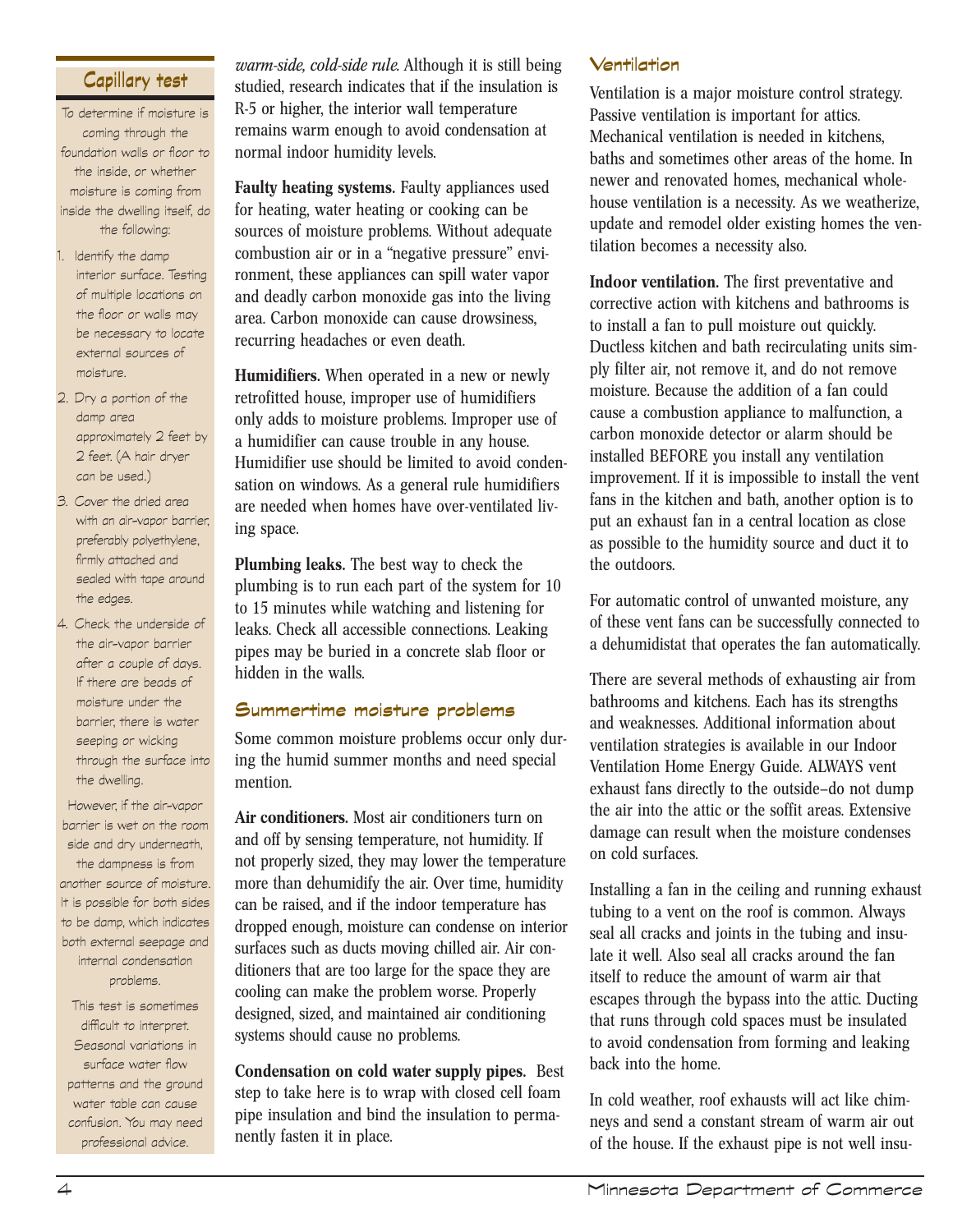lated, water vapor can condense on the walls of the pipe and leak back down into the living space.

Running the exhaust pipe down an inside wall and venting the air out through the rim joist works well. The fan can be placed at the bottom of the duct and can be quieter than a ceiling unit. Running the exhaust duct down and out also eliminates the penetration of ceiling and roof surface, further protecting the home from water intrusion. (Figure 4).

In kitchen fan systems, use a replaceable or washable filter element that will keep grease from accumulating in the ductwork. Clean the filter often.

**Attics.** Eliminating attic bypasses is the main strategy to avoid moisture problems in attics.

Seal around all penetrations into the attic, such as plumbing pipes, chimney chaseway and electrical wiring. Call the Energy Information Center and ask for the Home Energy Guide "Attic Bypasses" for complete information.

Attics should be ventilated with passive vents that are located to promote good air circulation. Half of the vents should be placed high on the roof, at least three feet higher than the lower vents, which should be as close to the eave as possible (Figure 5). Using a fan for attic ventilation is costly and can draw moisture and heated air into the attic. Power attic ventilators should generally be avoided.

The size of the passive vents depends on four factors: total area to be vented, type of vent opening (screens or louvers), vent location and whether an air-vapor barrier is present.

The general rule is to provide a vent-to-space ratio of 1:300; that is, one square-foot of attic ventilation area is needed for every 300 square feet of space to be vented if a vapor barrier is in place and half of the vent area is located at least three feet above the eave vents. If roof vents are less than three feet above eave vents and there is no vapor barrier, the ratio is 1:150–one square foot of vent area for each 150 square feet of attic area. Several coats of oil-based paint will serve the function of a vapor barrier.

When adding insulation to the attic, take care to keep all vents open. Rigid vent troughs can be installed on the underside of the roof sheathing to prevent thicker levels of insulation from blocking airflow.

If you are installing kraft-backed insulation over existing insulation, cut the backing to allow moisture to escape from the insulation and be carried out of the attic by passive ventilation.

**Basements and Crawlspaces.** During warm, humid weather, ventilation with outdoor air causes condensation in basements and crawlspaces making indoor moisture problems worse. If the



Exhausting moist air out of the house with the aid of exhaust fans helps solve home moisture problems. It is important to remember, however, that exhaust fans and clothes dryers reduce the amount of air available

for combustion by furnaces, water heaters, and other fuel-burning appliances. A shortage of air for these appliances can result in backdrafting of dangerous gases into

the home. To prevent backdrafting caused by a deficiency of air, install a ventilation system that brings fresh air into the home to compensate for the air exhausted out. Another option is to buy "sealed combustion" type appliances, which bring outside air directly to the appliance.





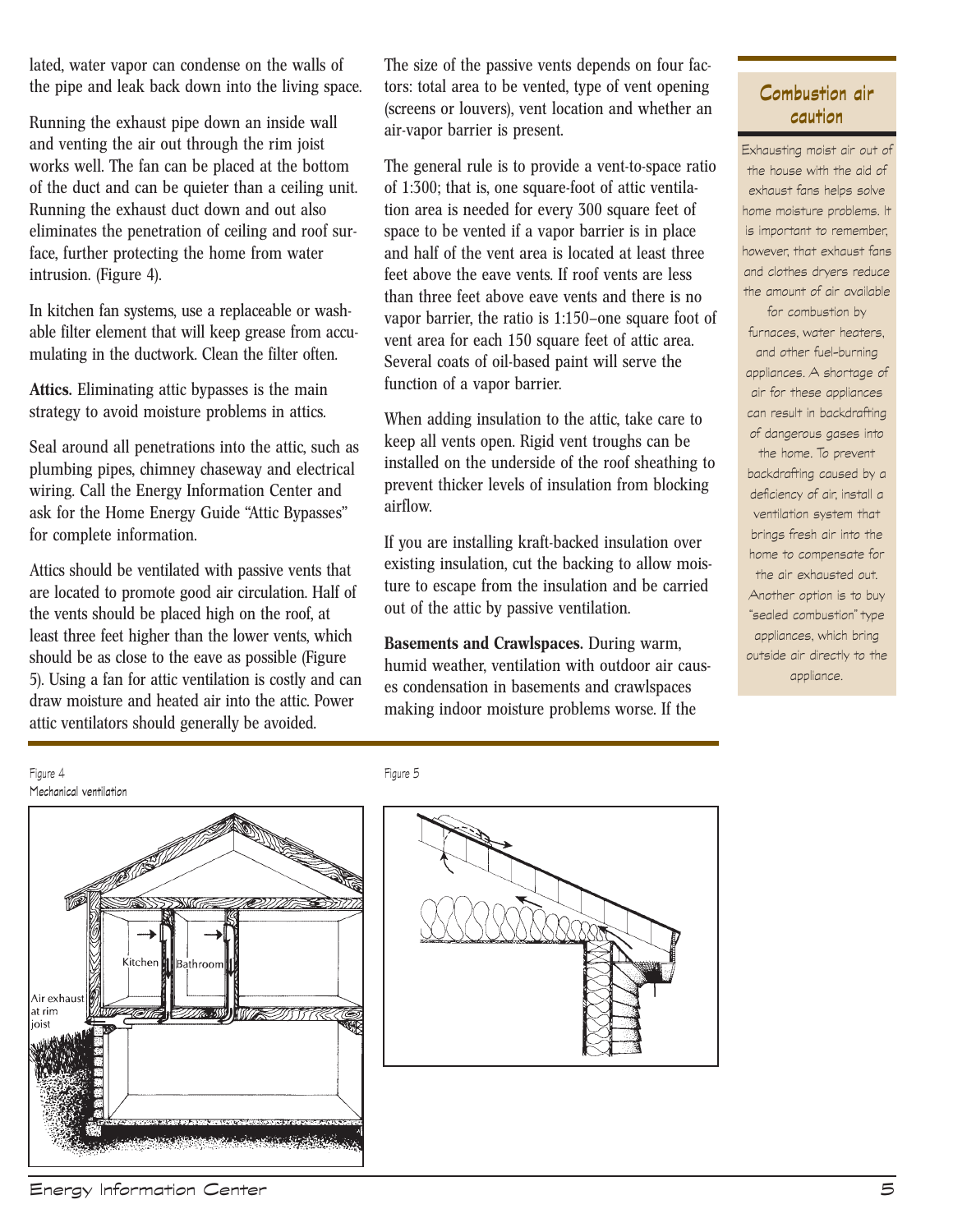## **Tip:**

To solve drainage problems, focus first on exterior solutions



Figure 6 Crawl space air-vapor barrier





Gutters, a slope away from the house and drainage tile in the foundation keep the left side of this house dry. No gutters, a slope toward the house, and no drainage tile expose the right side to moisture damage.

floor or walls are sweating, close basement windows and doors to keep out the humid air. To dry the space, use a large fan to circulate the air in the basement or crawlspace. It may be necessary to use a dehumidifier to keep the basement dry during the humid months.

**Crawl spaces.** Crawl spaces need an air-vapor barrier applied to the floor and the parts of the crawl space wall located below grade. A tough, puncture-resistant material (often 6-mil polyethylene) is laid over the soil and continues up the exterior wall until it is at a point above grade. It should be held in place with caulk or anchored in place with a wooden strip. Overlap the sheets of polyethylene and seal them together with contrac-

tors' sheathing tape designed to adhere to plastic sheeting. Seal the edges to the walls (Figure 6). Do not use caulk to seal the plastic to polystyrene insulation as caulk may react chemically with the insulation and not adhere to the poly film.

As with basements, ventilation of crawl spaces causes sweating of concrete or masonry walls below grade. These surfaces stay at a cooler temperature and, at some times in the year, the outdoor air holds enough moisture to cause condensation. Beyond the routine action of installing a groundcover air-vapor barrier in the crawl space, you may want to consider not ventilating the crawl space.

# **Drainage problems**

Common sources of drainage problems include excess surface and ground water and clay-based soils. When combined with poor construction details, drainage problems can quickly cause moisture damage, from roof to basement.

Some drainage improvements are fairly simple, such as adding down spouts and replacing flashing, and improving the slope of the surrounding earth to rapidly drain water away from the foundation.

Some situations may require a more significant investment, such as adding a drain tile system with floor drain and sump pump. This investment can bring the added benefit of turning uninhabitable space into additional living areas. When possible, it is best to first tackle the water problem from the outside. Most interior efforts treat the problem after the water has entered the foundation wall. In some cases extensive interior retrofit action, such as a drain tile system below the basement floor, is the best available answer.

**Exterior solutions.** Adding soil around the foundation to achieve a good slope away from the house is a basic treatment. A 6-inch slope over a 5-foot run is recommended. Where lack of space prohibits meeting the recommended slope, slope the soil as much as possible and try to channel water away (Figure 7). Rain gutters on the roof eaves with long extension spouts will help channel water away from the house. Ground level drains installed at the drip line channel water away. Routinely inspect and repair flashing details all around the house.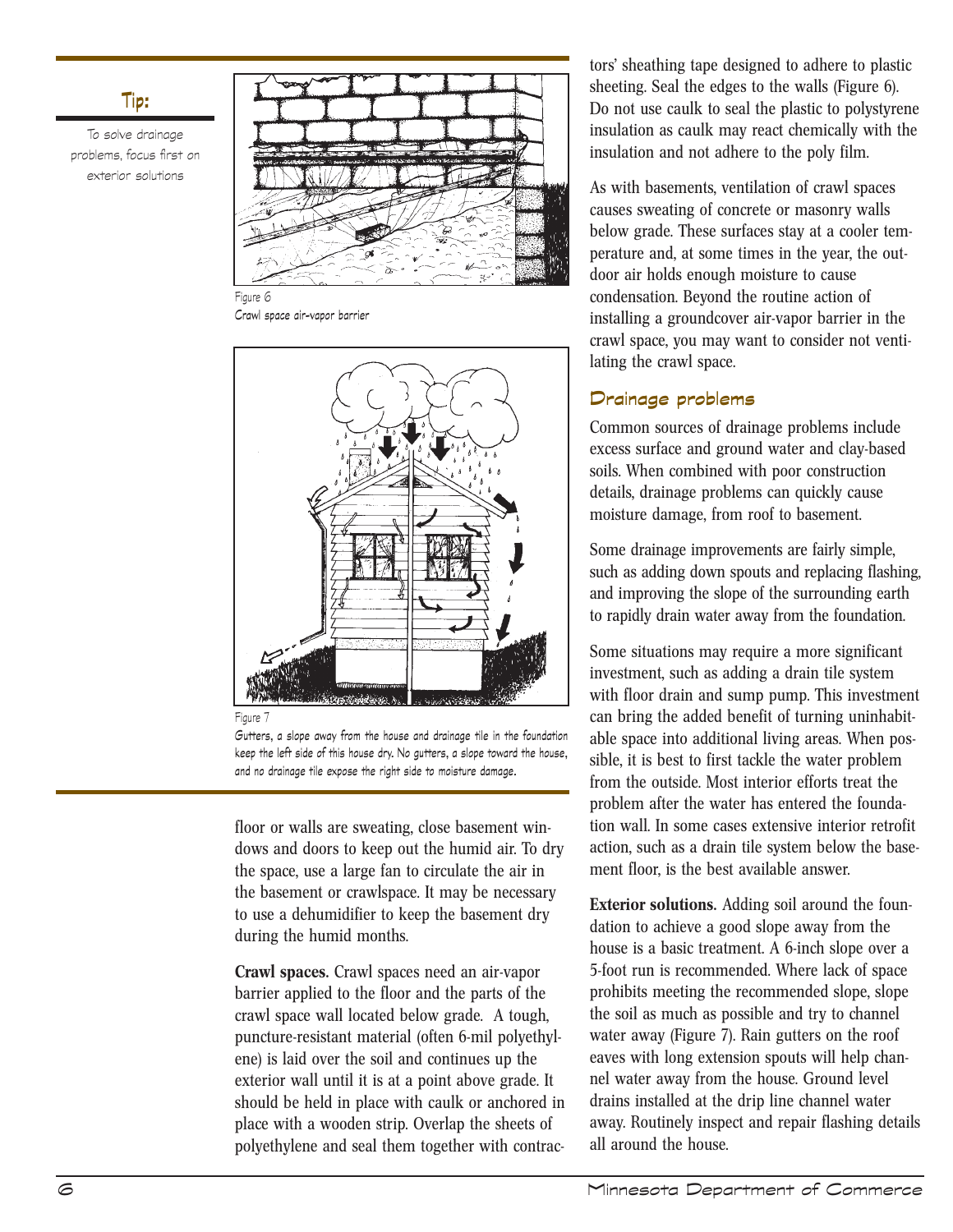In new construction and comprehensive home updates, a basic preventative measure is to install a true foundation waterproofing system. The best system includes a sloped drainpipe along the footings, gravelly soil next to the foundation, and a membrane against the foundation. Waterproofing the basement or foundation walls and slab floors is always recommended.

Waterproofing techniques often consist of several layers of membranes. Waterproofing materials should be carefully applied and sealed at all seams. Waterproofing should extend from the edge of footings to the finished soil line. Waterproof material should also be placed under basement and ground slabs. Heavy, seasonal rains may cause soil to retain water for long periods of time, even though high ground water isn't a normal problem. Exterior waterproofing is most desirable, and a backfill of crushed gravel should be considered, especially for areas with clay soil.

## **Insulating walls**

Insulating the walls of older homes usually means blowing loose insulation into the stud wall cavities. It is still desirable to have an air-vapor barrier in those situations. The first coats of oil-based paint in older homes will serve this purpose. Condensation problems are rare. The control of air leakage, such as around leaky electrical outlets and plumbing penetrations, is important.

The Energy Information Center recommends sealing any penetrations into the walls and ceilings, such as around electrical outlets and switches, with appropriate gaskets. Built-in cabinets, windows, doors and baseboards are other potential areas of air leakage need to be addressed—see our "Attic Bypass" guide. The control of air leakage is a critical first step in preventing moisture problems within walls and attic spaces. Densely packed insulation materials can control air leakage. For more information see our "Home Insulation" guide.

If the interior wall surfaces are to be removed as part of a remodeling or renovation effort, a 6-mil or thicker air-vapor barrier can be easily installed at that time. Mechanical ventilation and sealing of all penetrations are always recommended.

Water vapor moves into wall cavities both by air movement and diffusion, but air movement is by far the more powerful force. Seal penetrations around windows, doors, where the wall meets the ceiling and floor, and any cracks or holes in wall surfaces.

## **Windows**

A good rule of thumb with older windows is to always tighten the existing prime window first with weather stripping and caulk. Exterior storm windows should not be made airtight.

Make sure all storms have a weep hole or opening at the bottom to allow moisture to escape. With interior storm windows, make sure that the seal is tight around all edges. The tighter the seal, the less condensation on the prime window.

Some condensation and light frost on an exterior storm window can be normal. However, if the buildup is heavy and remains on the storm window for an extended period, it can be a sign the prime window should be sealed, or the indoor humidity is too high, or both. Inspect window frames annually to avoid hidden damage.

Newer interior window insulation products, such as the popular shrink plastic kits, provide a tight seal around all edges to avoid condensation problems. They add another insulating layer of glazing to the window and are very effective at reducing or eliminating condensation problems on the inside of windows. Although they are also very effective in reducing air leakage, there are two general cautions. First, if steps are not taken to reduce home moisture levels, using these window products may result in moisture problems moving to other, less visible locations. Second, shrink kits can alter the air leakage of the house enough to cause combustion appliances to backdraft (see Combustion air caution, page 5).

Traditional drapery and blinds can aggravate window condensation because the window surface gets colder, heat circulation is impeded and the window covering doesn't provide for a tight seal.

A special and hard-to-spot problem can occur with double-hung windows. Warm, moist air can enter the cavities through holes where the pulley-sash cord is located or from the sides of the interior window trim and migrate to condense on the storm window. There are two solutions. The first is to caulk around the interior window trim

Condensation is not necessarily an indication that your windows are bad and need to be replaced. Condensation on windows depends upon a number of factors: type of glazing, frame and sash materials, glazing spacer material, depth of glazing into sash, and other construction details. Condensation will occur whenever the window surface is cool enough to allow moisture in the air to condense on it, which is why some condensation can be expected in the winter.

The chart and accompanying text on page 9 describes the relationship between outdoor temperature, indoor relative humidity and the conductivity of window materials. Condensation should be controlled as much as possible by stopping air leakage. For instance, moisture on the inside of the storm window indicates that the prime window is allowing air (carrying moisture) to leak out to the storm window where it condenses. Caulking and weatherstripping to stop the air leaks will help stop the condensation and ultimately save your windows. Before you replace your windows, call the Energy Information Center for advice.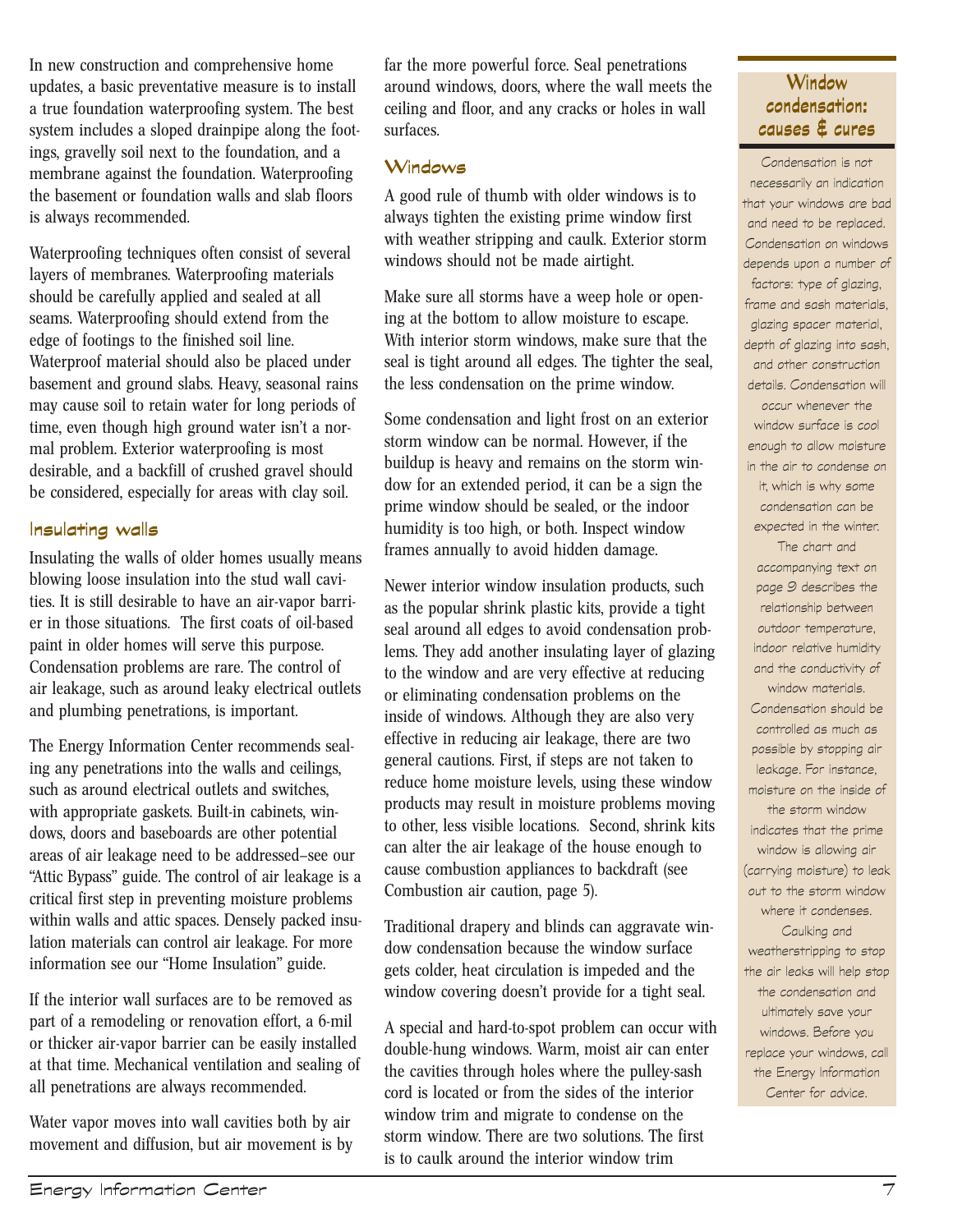## **Home moisture problems**

#### • Inadequate interior ventilation.

Install externally venting fans in kitchens and baths. For localized moisture problems in the home, especially unstoppable condensation, try aiming a small fan at the area to circulate warm air. Provide circulation and ventilation inside the home by opening windows, considering cross-ventilation, and similar strategies. If a significant amount of ventilation is needed, a central exhaust fan or air-to-air heat exchanger could also be considered.

#### Inadequate attic ventilation.

Install any needed vents in attics and other areas. Check insulation to see if it is blocking ventilation routes. Seal attic bypasses.

#### Too many occupants; building too small.

Step up ventilation. Try to reduce interior moisture sources.

Wood.

Do not store more than a few days supply of wood in the house.

#### • Too many internal sources from domestic activities.

Use existing exhaust equipment in kitchens and bathrooms. Install fans if they are not present. Become aware of moisture-generating activity and reduce moisture production. Step up overall ventilation, if necessary, by opening windows, using whole-house or local exhaust fans. Consider installing an air-to-air heat exchanger if appropriate.

#### • Clothes dryer vented into the living space.

A very bad idea. While there is a small heat gain, there is also a large amount of moisture and other airborne pollutants. Don't do it.

#### • Cold surfaces; lack of insulation.

Seal the infiltration leaks first, then insulate, employing proper airvapor barrier techniques. Check existing insulation. Insulate windows with additional glazing or other treatments that seal around all edges. If insulation is impossible, continuous circulation of air with a fan in the problem area will help reduce condensation. For closets or other out-of-the-way places, leave doors open or install louvered doors for better air and heat circulation.

#### • Missing or poorly installed air-vapor barrier.

Inspect materials on the cold side of the home to determine whether a sheathing or siding may be acting as an unwanted airvapor barrier. Search for places where the air-vapor barrier may not have been installed, such as the rim joists. Install air-vapor barriers where needed.

• New construction, retrofit, remodeling. Install mechanical ventilation to provide 0.35 air changes per hour.

#### • Unvented heaters, faulty heating plants.

Check for blocked furnace vents, a chimney blockage, a chimney that is too short, insufficient combustion air or whether the system is vented at all—do not use an unvented kerosene or gas heater. Make sure your home has an adequate supply of combustion air – call the Energy Information Center and ask for the Home Energy Guide, "Combustion Air." If you suspect the heating plant is faulty in any way, call for help from the local utility or a heating contractor. Don't wait.

#### • Air conditioners, humidifiers.

Use humidifiers only when needed. Otherwise, avoid them. An unnecessary central humidification system can be disconnected. The main overall action for air conditioners is to keep the thermostat setting at 75ºF or above, to help save cooling dollars and to keep surface temperatures above the point at which condensation will occur. Drain air conditioning condensation to the sewer system or the outdoors, not the crawl space.

#### • Plumbing leaks.

The best way to check the plumbing is to run each part of the system for 10-15 minutes while watching and listening for leaks. Check all accessible connections. Leaking pipes may be buried in a concrete slab floor or hidden in the house.

#### • Plants, attached greenhouses.

Provide adequate air circulation and ventilation. Avoid excessive watering. Keep the greenhouse at recommended humidity levels. If the humidity is high, avoid venting into the home. Provide proper exterior drainage away from the house and the greenhouse. Use proper air-vapor barrier and insulation techniques.

#### • Long-term air conditioning.

Periodically, turn off the air conditioner and ventilate the house when the outside humidity is low.

#### • Drainage around house.

Slope the ground around the foundation so that water will drain away from the house. Check for blocked downspouts and gutters. Install rain gutters where necessary. Check for cracks in foundations, and install proper perimeter footing drains, if necessary.

#### • Ground water.

Add an air-vapor barrier to the crawl space. Fix basement drainage with drain tiles, drain pipe or sump pump. Seal cracks in the foundation and use foundation waterproofing. In new construction, lay down a moisture barrier before pouring concrete slab floors.

#### • Blocked exterior air circulation.

Cut back foliage to allow for circulation. Move stored items away from the house to avoid reducing circulation. Keep vents clean.

# **Energy Star Dehumidifier**

Depending on its size, and ENERGY STAR qualified dehumidifier can save you between \$35 and \$840 over its lifetime.

ENERGY STAR qualified dehumidifiers operate at least 10% more efficiently than standard models. Qualified models have improved product designs for both standard and high capacity units. Qualified models also provide enhanced moisture removal as well as quiet operation, reliability and durability.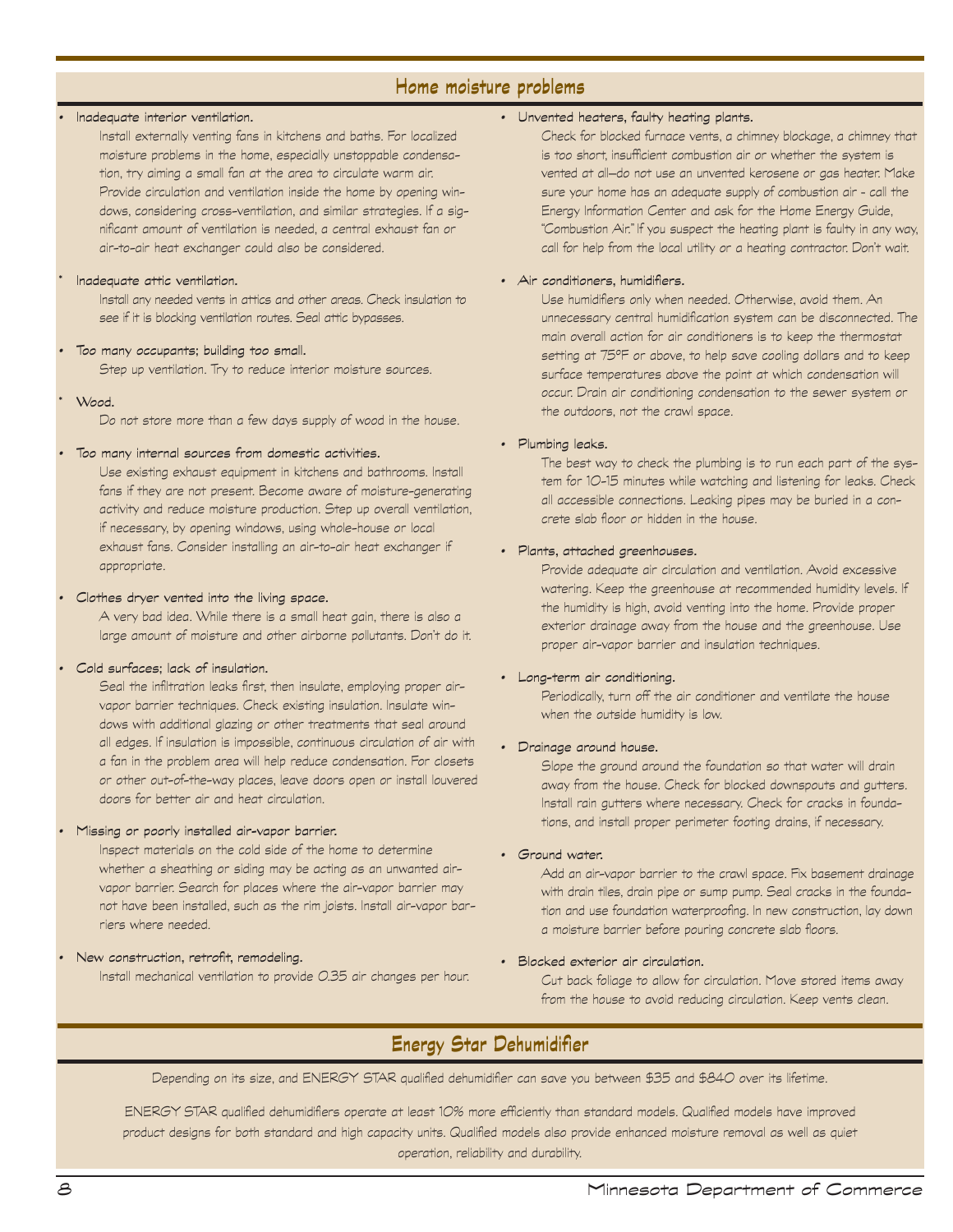where it meets the wall and seal the pulley holes, using a sealing device that allows the cords to operate. The second is to replace the window using a more efficient replacement window resistant to condensation, or remove the weights, and seal the cavities. See the Energy Information Center guides "Windows and Doors" and "Caulking and Weatherstripping" for details.

## **Dehumidification**

When high outdoor summertime humidity is a continuing problem, one option is to dehumidify the air, especially in basements. This can be accomplished by mechanical or chemical methods.

Mechanical dehumidifiers remove moisture by cooling the air. Moist air is pulled past cooling coils, water vapor condenses on the coil, then drips into a collection pan. The dry air is then exhausted back into the house.

As room temperatures drop and approach 65 degrees, frost or ice may form on the cooling coils and dehumidification decreases until the unit is defrosted. In some cases frost accumulates because of a low charge of refrigerant. Some units have an automatic defrost cycle, while others must be manually defrosted by shutting the unit down until the ice melts.

For good circulation, place the dehumidifier in the center of the room. Close off the area to be dehumidified from outside air, as much as possible. Clean dehumidifier coils and clean and empty the drainage pan regularly.

Chemical dehumidifying agents, known as "desiccants," absorb moisture out of the air. Desiccants are options for small, confined places like closets, but they can be dangerous to children and pets. Some desiccants are very corrosive and must be handled with extreme care. Others are reusable and nontoxic, but hands should be washed thoroughly even after handling the nontoxic variety. Remember that dehumidification is the method of dealing with summertime moisture problems.

# **The "right" humidity level**

What is the right indoor humidity for winter? Health professionals usually recommend a range of 35 to 65 percent relative humidity. However, typical buildings cannot sustain those wintertime humidity levels. We recommend that you do what you can to avoid condensation on vulnerable surfaces. This will reduce the chance of mold growth and the resulting damage to the building. As you update your home by improving windows and doors and adding a mechanical ventilation system, you will be able to increase indoor

humidity levels and avoid damaging the building.

# **Impact of Temperature, Humidity and Glass Choice on Center-of-Glass Condensation**

This graph shows condensation potential on the center of glass area (the area at least 2.5" from the frame/glass edge) at various outdoor temperature and indoor relative humidity conditions. Condensation can occur at any points that fall on or above the curves. Note that the thermal conductivity at the edge of a window is general higher than at the center of the glass. For example, insulated glass with a low-e coating and argon gas may tolerate 61 percent humidity at O degrees, but the edge may show signs of condensation at only 26 percent humidity. When buying new windows, look for a low "U" value, and buy an ENERGY STAR window.

Source: Lawrence Berkeley National Laboratory.

U- Factors (Approximates from National Fenestration Rating Council)

| Description                                     | Approx. U-factor |
|-------------------------------------------------|------------------|
| Triple-glazed, 2 low-E coatings, argon gas fill | 0.32             |
| Double-glazed, low-E, argon gas                 | 0.37             |
| Double-glazed                                   | 0.52             |
| Single-glazed                                   | 1.10             |
|                                                 |                  |

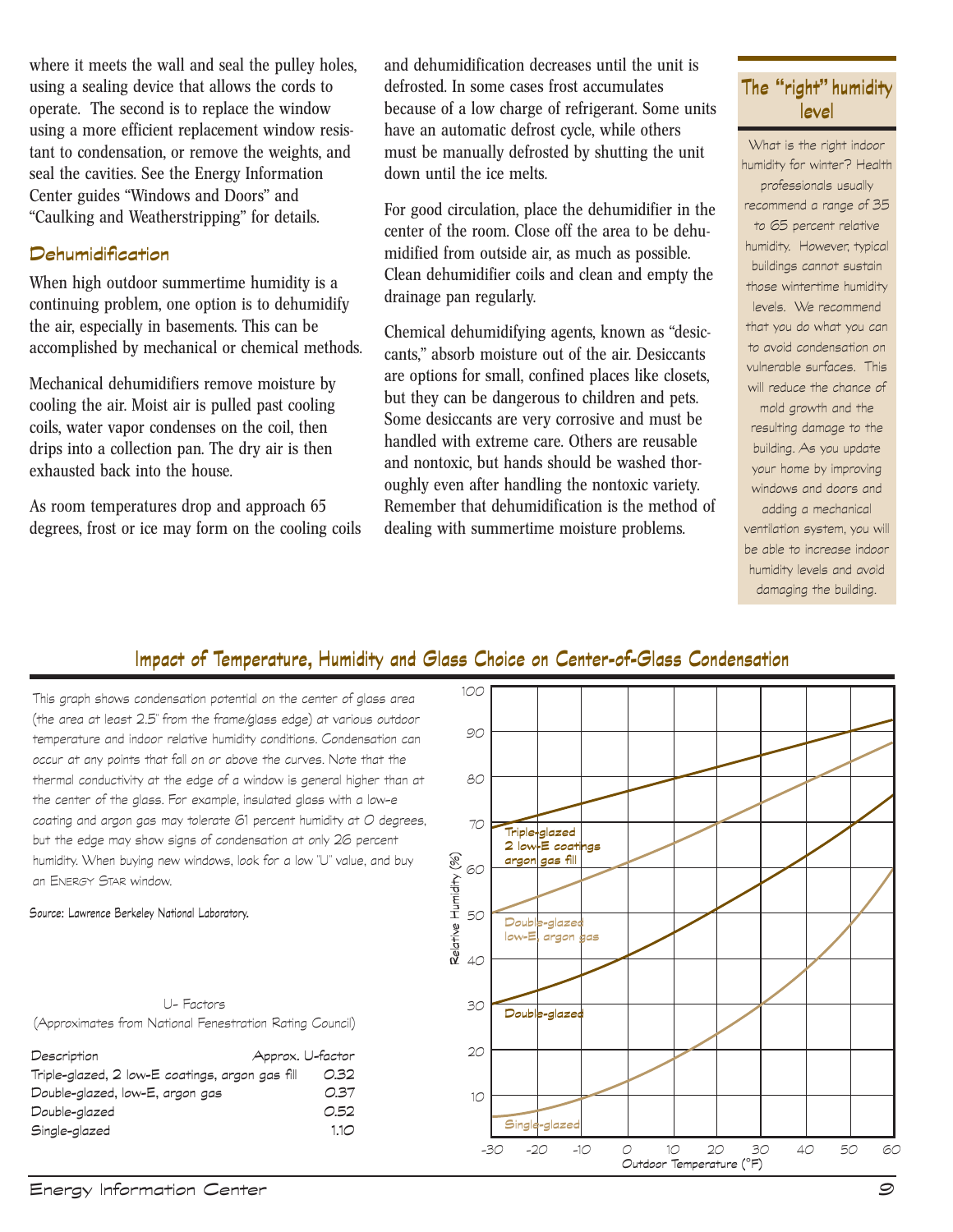## **Detecting air leaks**

House doctors specialize in home energy use and can help locate air leaks. Among the diagnostic tools they use is the blower door test. Using a fan, a frame-and-panel assembly that fits into an exterior door opening, and some instrumentation, a blower door test tells how tight a house is and helps pinpoint air leaks. Call the Energy Information Center for a list of house doctors.

# **Wood Deterioration**

Decayed wood is more permeable to moisture and more subject to further damage and decay. Recognizing wood decay is a skill that comes with practice, but several symptoms stand out.

White rot is probably the worst form of wood decay, and often it is the most difficult to recognize. Wood infected with white rot appears somewhat whiter than normal, sometimes with dark lines bordering the light discoloration. Because the wood doesn't visibly shrink or collapse, people sometimes miss the fact that wood with white rot is seriously weakened and possibly ready to collapse. In advanced stages, some cracking across the grain occurs with white rot.

In contrast, brown rot readily shows as a brown color or brown streaks on the face or end grains. In advanced stages, the wood appears damaged, with cracks across the grain, and the surface shrinking and collapsing. Both white and brown rot are serious forms of wood decay that deserve treatment and/or wood replacement.

Soft rot and blue stain are less damaging forms of wood decay that tend to be more active on the surface. Soft rot is recognizable because the wood surface appears soft and profusely cracked, resembling driftwood in color. The soft rot decay is slower acting than white or brown rot. Blue stain indicates somewhat weakened wood, with a blue, brownish black, or steel-gray colored staining. The discoloration actually penetrates the wood cells and is not a surface stain.

## **Paint problems**

Exterior paint problems may or may not be caused by excessive interior moisture. Peeling, blistering, or cracking paint can point to a moisture problem, especially if the raw surface or wood is visible. Often, paint problems are severe on outside walls or rooms with high humidity and heavy air leakage.

Some paint problems are not recognized as being caused by interior moisture, and the problem is simply covered up with a new coat of paint or new siding. Of course, some paint problems are caused by poor application, or use of a paint that wasn't meant to do a particular job.

## **Conclusion**

Home moisture problems are complex to solve, especially with our unique climate of cold winters and hot, humid summers. In general, problems will occur whenever there is an imbalance between the moisture input to your home and the ventilation rate of your home. The thermal characteristics of building materials also enter into the mix. The solution often lies with some combination of reducing the moisture input, increasing the ventilation, and improving the thermal performance of the building materials.

This guide has provided some guidance on how to troubleshoot for various moisture problems and how to correct them. Since every home is unique, there is no formula that will apply to all situations. Some problems are best diagnosed and solved with the help of a house diagnostician (see Detecting Air Leaks on this page). You can also call the Energy Information Center to discuss your particular concern.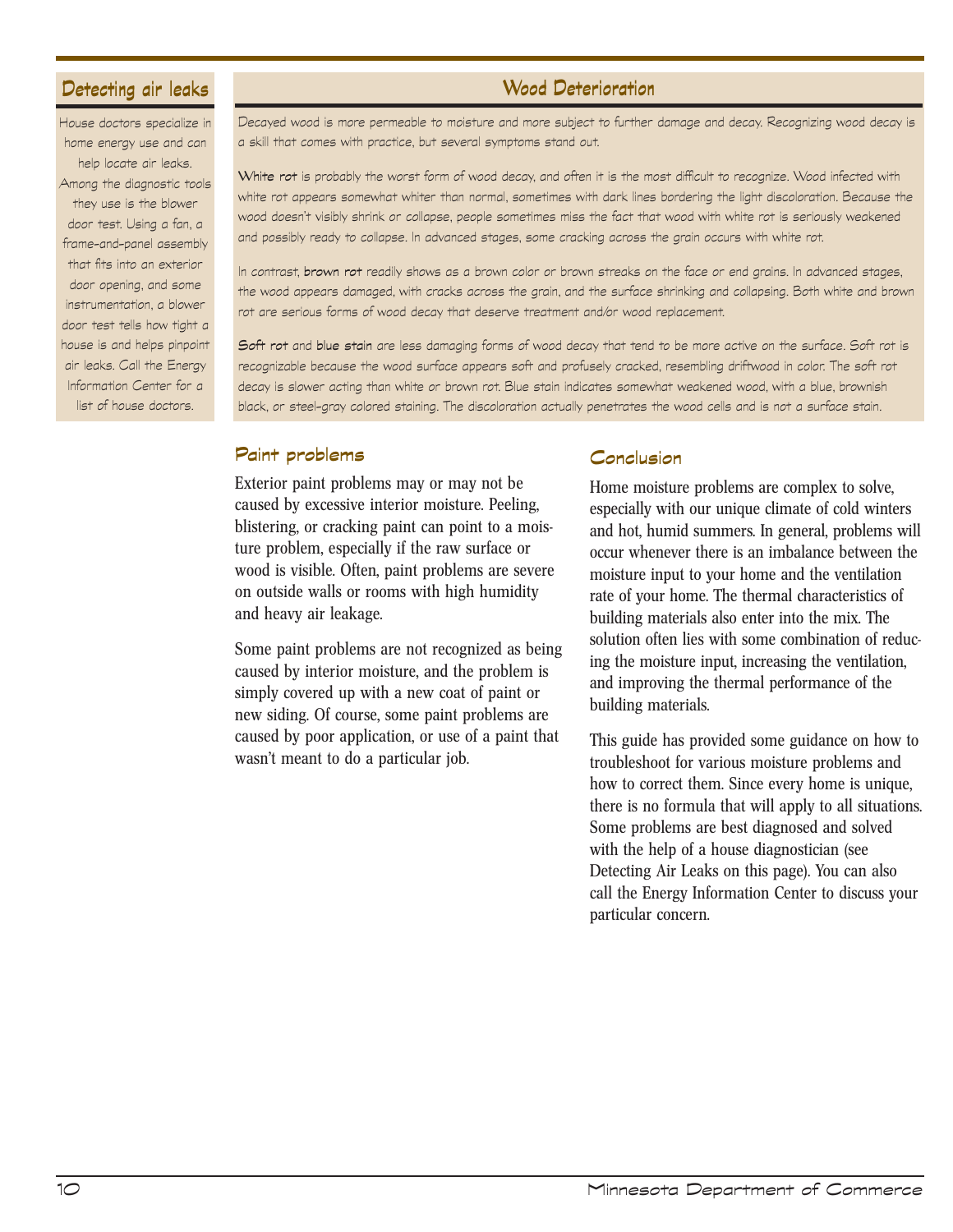# **Household moisture sources**

## Moisture source Estimated amount (pints)

| Bathing: tub (excludes towels and spillage)            |                                                                                                                                                                                                             | 0.12/standard size bath                                                                                                                                                                     |
|--------------------------------------------------------|-------------------------------------------------------------------------------------------------------------------------------------------------------------------------------------------------------------|---------------------------------------------------------------------------------------------------------------------------------------------------------------------------------------------|
|                                                        | shower (excludes towels and spillage)                                                                                                                                                                       | O.52/5-minute shower                                                                                                                                                                        |
| Clothes drying:                                        | Clothes washing (Automatic, lid closed, standpipe discharge)<br>vented outdoors<br>note vented outdoors or indoor line drying                                                                               | $O +$ /load (usually nil)<br>O +/load (usually nil)<br>4.68 to 6.18/load(more if gas dryer)                                                                                                 |
| Combustion - unvented kerosene space heater            |                                                                                                                                                                                                             | 7.6/gallon of kerosene burned                                                                                                                                                               |
| Cooking:                                               | breakfast (family of four, average)<br>lunch (family of four, average)<br>dinner (family of four, average)<br>simmer at 203°F., 10 minutes, 6-inch pan (plus gas)<br>boil 10 minutes, 6-inch pan (plus gas) | 0.35 (plus 0.58 if gas cooking)<br>0.53 (plus 0.68 if gas cooking)<br>1.22 (plus 1.58 if gas cooking)<br>less than O.O1 if covered, O.13 if uncovered<br>O.48 if covered, O.57 if uncovered |
| Dishwashing:                                           | breakfast (family of four, average)<br>lunch (family of four, average)<br>dinner (family of four, average)                                                                                                  | O.21<br>O.16<br>0.68                                                                                                                                                                        |
|                                                        | Firewood storage indoors (cord of green firewood)                                                                                                                                                           | 400 to 800/6 months                                                                                                                                                                         |
| Floor mopping                                          |                                                                                                                                                                                                             | 0.03/square food                                                                                                                                                                            |
| Gas range pilot light (each)                           |                                                                                                                                                                                                             | 0.37 or less/day                                                                                                                                                                            |
| House plants (5 to 7 average plants)                   |                                                                                                                                                                                                             | 0.86 to 0.96/day                                                                                                                                                                            |
| <b>Humidifiers</b>                                     |                                                                                                                                                                                                             | O to 12O + /day (2.08 average/hour)                                                                                                                                                         |
| Respiration and perspiration (family of four, average) |                                                                                                                                                                                                             | O.44/hour (family of four, average)                                                                                                                                                         |
| Refrigerator defrost                                   |                                                                                                                                                                                                             | 1.03/day (average                                                                                                                                                                           |
| Saunas, steambaths, and whirlpools                     |                                                                                                                                                                                                             | $O$ to $2.7$ + /hour                                                                                                                                                                        |
| Combustion exhaust gas backdrafting or spillage        |                                                                                                                                                                                                             | $O$ to 6,720 + /year                                                                                                                                                                        |
| Evaporation from materials:                            |                                                                                                                                                                                                             |                                                                                                                                                                                             |
|                                                        | seasonal<br>new construction                                                                                                                                                                                | 6.33 to 16.91/average day<br>10 + /average day                                                                                                                                              |
| Ground moisture migration                              |                                                                                                                                                                                                             | $O$ to 105/day                                                                                                                                                                              |
| Seasonal high outdoor humidity                         |                                                                                                                                                                                                             | $64$ to $249 +$ /day                                                                                                                                                                        |
|                                                        | Source: Minnesota Extension Service, University of Minnesota                                                                                                                                                |                                                                                                                                                                                             |